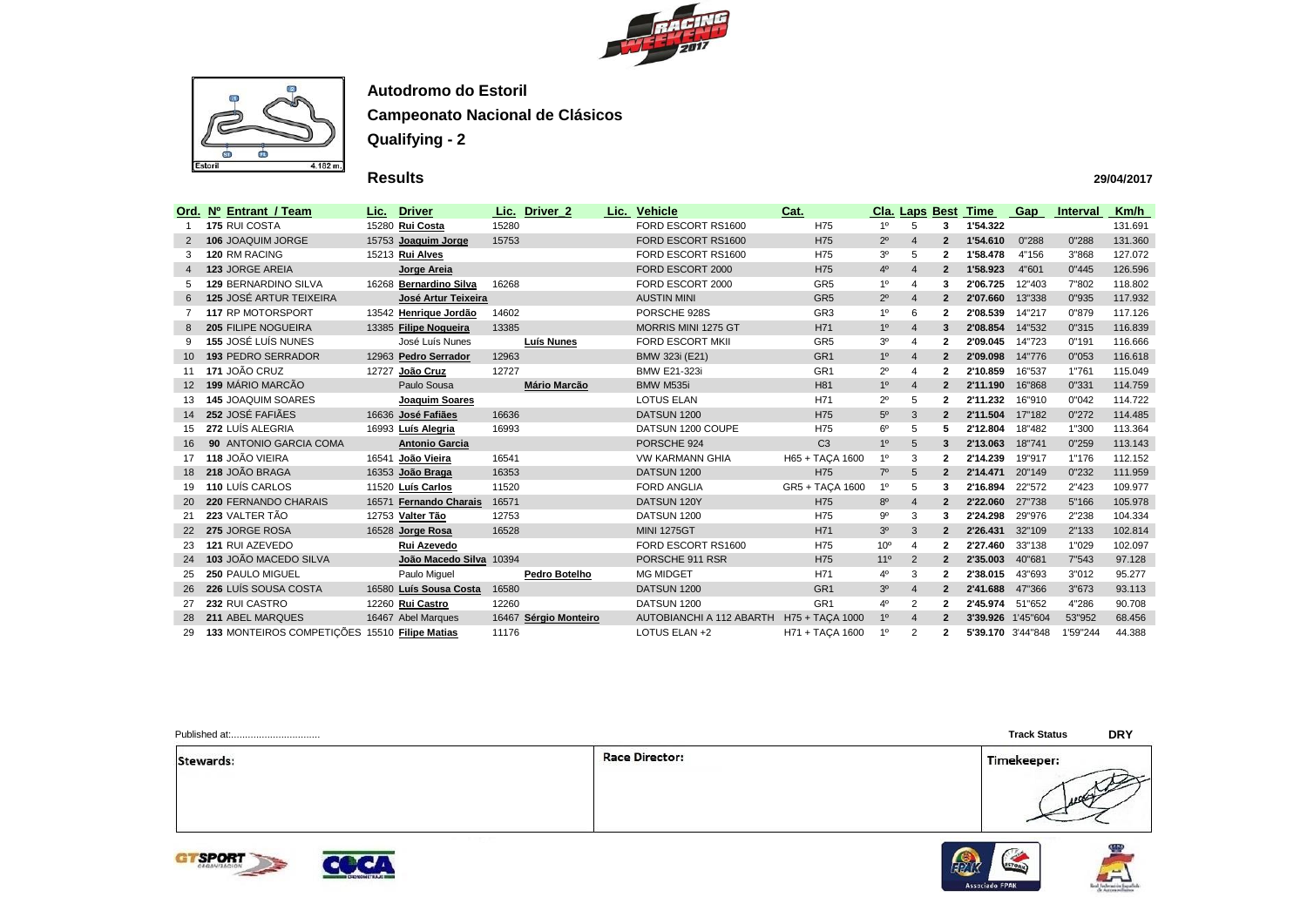



#### **LAP ANALYSIS**

| <b>Number</b> |          | 90             |              |                 | 103            |              |                 | 106            |              |                 | 110            |              |          | 117            |              |
|---------------|----------|----------------|--------------|-----------------|----------------|--------------|-----------------|----------------|--------------|-----------------|----------------|--------------|----------|----------------|--------------|
| Lap           | Lap Time | <b>Partial</b> | <b>Speed</b> | <b>Lap Time</b> | <b>Partial</b> | <b>Speed</b> | <b>Lap Time</b> | <b>Partial</b> | <b>Speed</b> | <b>Lap Time</b> | <b>Partial</b> | <b>Speed</b> | Lap Time | <b>Partial</b> | <b>Speed</b> |
| $1^a - 1$     | 0'28.163 | 0'28.163       | 173.077      | 0'23.824        | 0'23.824       | 222.223      | 0'23.795        | 0'23.795       | 212.181      | 0'29.170        | 0'29.170       | 152.328      | 0'26.893 | 0'26.893       | 172.524      |
| $1^a - 2$     | 1'35.030 | 1'06.867       |              | 1'31.649        | 1'07.825       |              | 1'19.239        | 0'55.444       |              | 1'36.205        | 1'07.035       |              | 1'28.670 | 1'01.777       |              |
| $1^a - 3$     | 2'17.092 | 0'42.062       |              | 2'35.003        | 1'03.354       | PIT          | 1'54.610        | 0'35.371       |              | 2'18.993        | 0'42.788       |              | 2'08.539 | 0'39.869       |              |
| $2^a - 1$     | 0'27.360 | 0'27.360       | 178.808      |                 |                |              | 0'23.802        | 0'23.802       | 208.495      | 0'28.747        | 0'28.747       | 157.665      | 0'26.298 | 0'26.298       | 190.477      |
| $2^a - 2$     | 1'31.744 | 1'04.384       |              |                 |                |              | 1'18.997        | 0'55.195       |              | 1'34.461        | 1'05.714       |              | 1'28.861 | 1'02.563       |              |
| $2^a - 3$     | 2'13.063 | 0'41.319       |              |                 |                |              | 1'54.611        | 0'35.614       |              | 2'16.894        | 0'42.433       |              | 2'10.782 | 0'41.921       |              |
| $3^a - 1$     | 0'27.754 | 0'27.754       | 176.760      |                 |                |              | 0'29.297        | 0'29.297       | 206.501      | 0'29.846        | 0'29.846       | 145.750      | 0'27.184 | 0'27.184       | 175.041      |
| $3^a - 2$     | 1'35.796 | 1'08.042       |              |                 |                |              | 1'43.657        | 1'14.360       |              | 1'37.373        | 1'07.527       |              | 1'30.395 | 1'03.211       |              |
| $3^a - 3$     | 2'17.890 | 0'42.094       |              |                 |                |              | 2'56.013        | 1'12.356       | PIT          | 2'20.080        | 0'42.707       |              | 2'11.815 | 0'41.420       |              |
| $4^a - 1$     | 0'27.459 | 0'27.459       | 177.340      |                 |                |              |                 |                |              | 0'29.162        | 0'29.162       | 153.847      | 0'26.682 | 0'26.682       | 190.477      |
| $4^a - 2$     | 1'34.519 | 1'07.060       |              |                 |                |              |                 |                |              | 1'37.967        | 1'08.805       |              | 1'29.930 | 1'03.248       |              |
| $4^a - 3$     | 2'17.913 | 0'43.394       |              |                 |                |              |                 |                |              | 2'29.609        | 0'51.642       | PIT          | 2'11.260 | 0'41.330       |              |
| $5^a - 1$     | 0'28.112 | 0'28.112       | 169.015      |                 |                |              |                 |                |              |                 |                |              | 0'27.377 | 0'27.377       | 165.899      |
| $5^a - 2$     | 1'55.920 | 1'27.808       |              |                 |                |              |                 |                |              |                 |                |              | 1'29.711 | 1'02.334       |              |
| $5^a - 3$     |          |                |              |                 |                |              |                 |                |              |                 |                |              | 2'10.591 | 0'40.880       |              |
|               |          |                |              |                 |                |              |                 |                |              |                 |                |              |          |                |              |

| <b>Ideal Lap</b> |          | <b>Ideal Lap</b> |          | <b>Ideal Lap</b> |          | <b>Ideal Lap</b> |          | <b>Ideal Lap</b> |          |
|------------------|----------|------------------|----------|------------------|----------|------------------|----------|------------------|----------|
| 0'27.360         | 0'27.360 | 0'23.824         | 0'23.824 | 0'23.795         | 0'23.795 | 0'28.747         | 0'28.747 | 0'26.298         | 0'26.298 |
| 1'31.744         | 1'04.384 | 1'25.113         | 1'01.289 | 1'18.990         | 0'55.195 | 1'34.461         | 1'05.714 | 1'28.075         | 1'01.777 |
| 2'13.063         | 0'41.319 | 2'02.002         | 0'36.889 | 1'54.361         | 0'35.371 | 2'16.894         | 0'42.433 | 2'07.944         | 0'39.869 |

| <b>Ideal Best Lap</b> |          |  |  |  |  |  |  |  |
|-----------------------|----------|--|--|--|--|--|--|--|
| 0'23.411              | 0'23.411 |  |  |  |  |  |  |  |
| 1'18.606              | 0'55.195 |  |  |  |  |  |  |  |
| 1'53 977              | 0'35.371 |  |  |  |  |  |  |  |









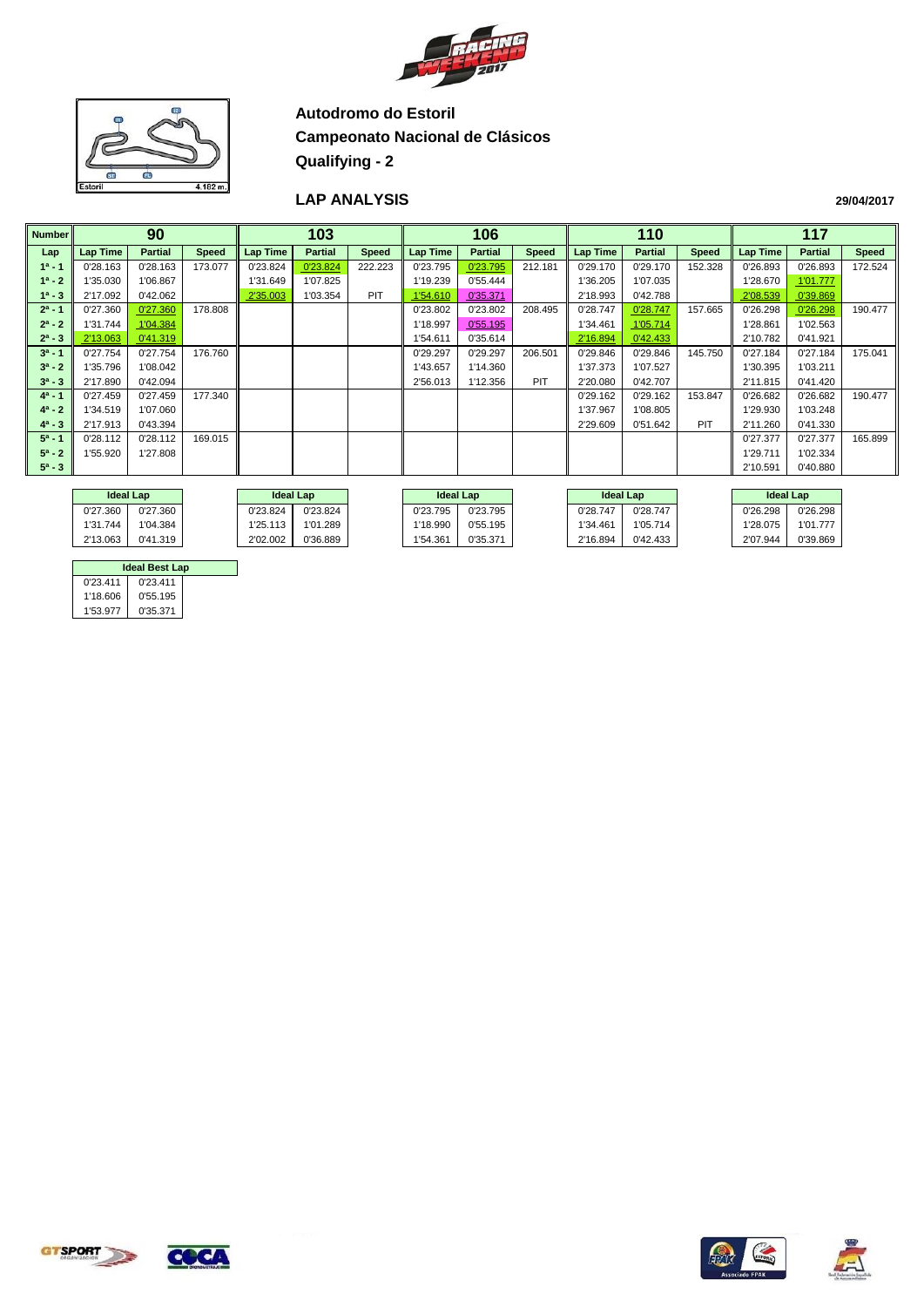



#### **LAP ANALYSIS**

| <b>Number</b> |          | 118            |              |                 | 120            |              |          | 121            |              |                 | 123            |         |          | 125            |              |
|---------------|----------|----------------|--------------|-----------------|----------------|--------------|----------|----------------|--------------|-----------------|----------------|---------|----------|----------------|--------------|
| Lap           | Lap Time | <b>Partial</b> | <b>Speed</b> | <b>Lap Time</b> | <b>Partial</b> | <b>Speed</b> | Lap Time | <b>Partial</b> | <b>Speed</b> | <b>Lap Time</b> | <b>Partial</b> | Speed   | Lap Time | <b>Partial</b> | <b>Speed</b> |
| $1^a - 1$     | 0'28.557 | 0'28.557       | 168.750      | 0'24.801        | 0'24.801       | 186.852      | 0'30.572 | 0'30.572       | 197.803      | 0'24.831        | 0'24.831       | 194.946 | 0'26.256 | 0'26.256       | 180.001      |
| $1^a - 2$     | 1'33.024 | 1'04.467       |              | 1'21.497        | 0'56.696       |              | 1'33.091 | 1'02.519       |              | 1'22.412        | 0'57.581       |         | 1'27.907 | 1'01.651       |              |
| $1^a - 3$     | 2'14.239 | 0'41.215       |              | 1'58.478        | 0'36.981       |              | 2'27.460 | 0'54.369       | PIT          | 1'58.923        | 0'36.511       |         | 2'07.660 | 0'39.753       |              |
| $2^a - 1$     | 0'28.190 | 0'28.190       | 168.487      | 0'25.153        | 0'25.153       | 188.482      | 2'43.136 | 2'43.136       |              | 0'24.307        | 0'24.307       | 208.898 | 0'26.969 | 0'26.969       | 184.932      |
| $2^a - 2$     | 1'35.023 | 1'06.833       |              | 1'21.700        | 0'56.547       |              | 3'44.852 | 1'01.716       |              | 1'22.171        | 0'57.864       |         | 1'29.672 | 1'02.703       |              |
| $2^a - 3$     | 2'16.468 | 0'41.445       |              | 2'03.565        | 0'41.865       |              | 4'25.093 | 0'40.241       |              | 1'59.109        | 0'36.938       |         | 2'09.530 | 0'39.858       |              |
| $3a - 1$      | 0'31.162 | 0'31.162       | 148.352      | 0'26.376        | 0'26.376       | 187.501      | 0'26.788 | 0'26.788       | 201.870      | 0'24.241        | 0'24.241       | 205.324 | 0'26.402 | 0'26.402       | 182.742      |
| $3^a - 2$     | 1'46.836 | 1'15.674       |              | 1'29.153        | 1'02.777       |              | 1'41.149 | 1'14.361       |              | 1'25.836        | 1'01.595       |         | 1'31.577 | 1'05.175       |              |
| $3^a - 3$     |          |                |              | 2'07.991        | 0'38.838       |              | 2'47.649 | 1'06.500       | PIT          | 2'34.070        | 1'08.234       | PIT     | 2'45.662 | 1'14.085       | PIT          |
| $4^a - 1$     |          |                |              | 0'27.531        | 0'27.531       | 179.701      | 2'04.489 | 2'04.489       |              | 2'45.685        | 2'45.685       |         | 2'43.417 | 2'43.417       |              |
| $4^a - 2$     |          |                |              | 1'36.540        | 1'09.009       |              | 3'27.241 | 1'22.752       |              | 4'14.716        | 1'29.031       |         | 4'09.042 | 1'25.625       |              |
| $4^a - 3$     |          |                |              | 2'33.664        | 0'57.124       | PIT          |          |                |              |                 |                |         |          |                |              |
| $5^a - 1$     |          |                |              | 1'01.323        | 1'01.323       |              |          |                |              |                 |                |         |          |                |              |
| $5^a - 2$     |          |                |              | 2'10.514        | 1'09.191       |              |          |                |              |                 |                |         |          |                |              |
| $5^a - 3$     |          |                |              |                 |                |              |          |                |              |                 |                |         |          |                |              |
|               |          |                |              |                 |                |              |          |                |              |                 |                |         |          |                |              |

|          | <b>Ideal Lap</b> | <b>Ideal Lap</b> |          |          | <b>Ideal Lap</b> |          |  | <b>Ideal Lap</b> |          | <b>Ideal Lap</b> |          |          |
|----------|------------------|------------------|----------|----------|------------------|----------|--|------------------|----------|------------------|----------|----------|
| 0'28.190 | 0'28.190         |                  | 0'24.801 | 0'24.801 | 0'26.788         | 0'26.788 |  | 0'24.241         | 0'24.241 |                  | 0'26.256 | 0'26.256 |
| 1'32.657 | 1'04.467         |                  | 1'21.348 | 0'56.547 | 1'28.504         | 1'01.716 |  | 1'21.822         | 0'57.581 |                  | 1'27.907 | 1'01.651 |
| 2'13.872 | 0'41.215         |                  | 1'58.329 | 0'36.981 | 2'05.645         | 0'37.141 |  | 1'58.333         | 0'36.511 |                  | 2'07.510 | 0'39.603 |

| <b>Ideal Best Lap</b> |          |  |  |  |  |  |  |  |
|-----------------------|----------|--|--|--|--|--|--|--|
| 0'23.411              | 0'23.411 |  |  |  |  |  |  |  |
| 1'18.606              | 0'55.195 |  |  |  |  |  |  |  |
| 1'53 977              | 0'35.371 |  |  |  |  |  |  |  |









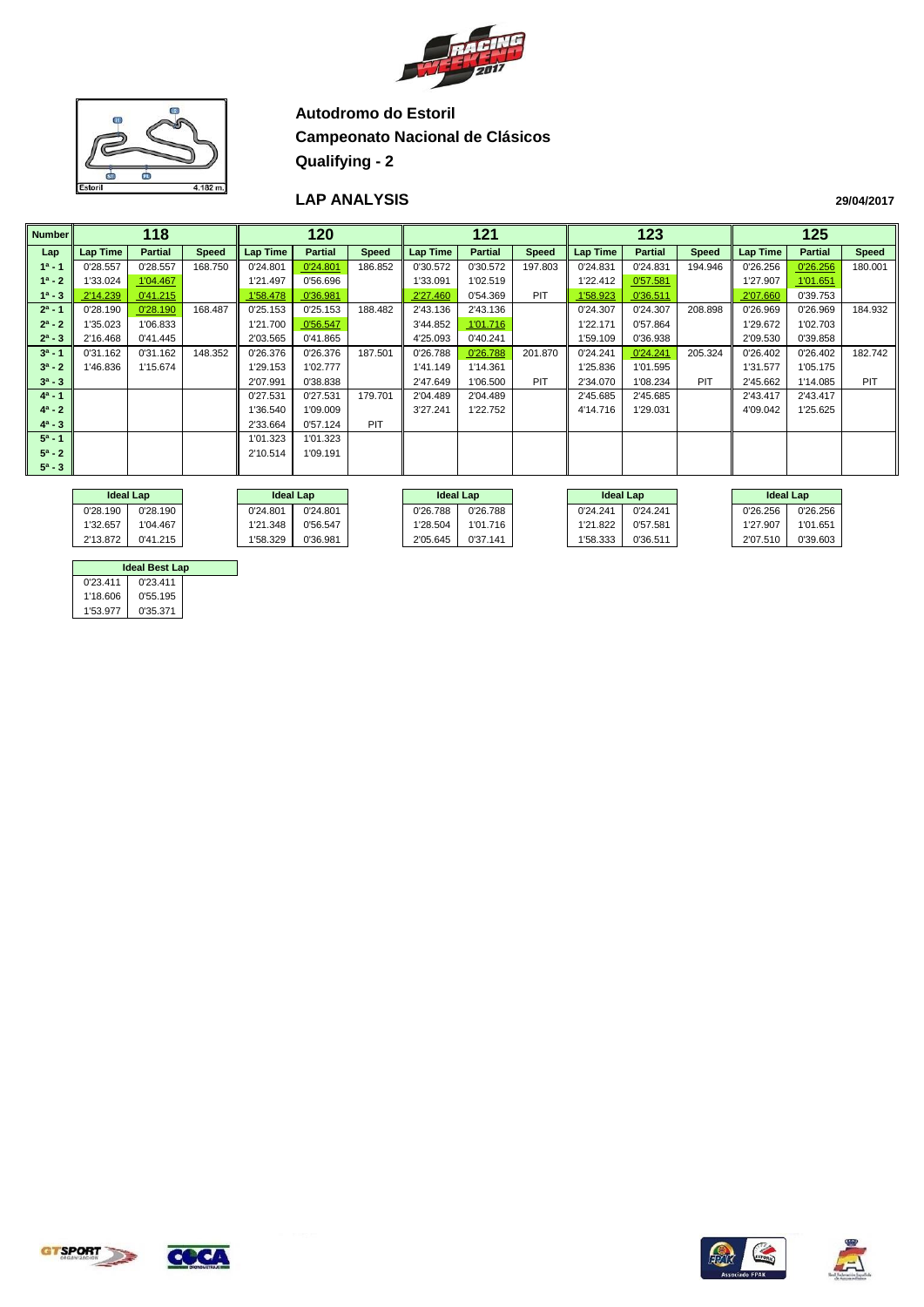



#### **LAP ANALYSIS**

| <b>Number</b> |            | 129            |              |          | 133            |              |                  | 145            |              |                  | 155            |              |          | 160              |       |
|---------------|------------|----------------|--------------|----------|----------------|--------------|------------------|----------------|--------------|------------------|----------------|--------------|----------|------------------|-------|
| Lap           | Lap Time   | <b>Partial</b> | <b>Speed</b> | Lap Time | <b>Partial</b> | <b>Speed</b> | Lap Time         | <b>Partial</b> | <b>Speed</b> | <b>Lap Time</b>  | <b>Partial</b> | Speed        | Lap Time | <b>Partial</b>   | Speed |
| $1^a - 1$     | 0'28.078   | 0'28.078       | 183.674      |          |                |              | 0'27.673         | 0'27.673       | 169.812      | 0'25.902         | 0'25.902       | 198.166      |          |                  |       |
| $1^a - 2$     | 1'32.559   | 1'04.481       |              |          |                |              | 1'30.574         | 1'02.901       |              | 1'29.152         | 1'03.250       | Nunes        |          |                  |       |
| $1^a - 3$     | 2'13.881   | 0'41.322       |              | 5'39.170 | 5'39.170       | PIT          | 2'11.232         | 0'40.658       |              | 2'09.045         | 0'39.893       |              |          |                  |       |
| $2^a - 1$     | 0'27.395   | 0'27.395       | 174.758      |          |                |              | 0'27.447         | 0'27.447       | 165.138      | 0'26.551         | 0'26.551       | 192.171      |          |                  |       |
| $2^a - 2$     | 1'28.128   | 1'00.733       |              |          |                |              | 1'33.802         | 1'06.355       |              | 1'32.024         | 1'05.473       | Nunes        |          |                  |       |
| $2^a - 3$     | 2'06.725   | 0'38.597       |              |          |                |              | 2'14.958         | 0'41.156       |              | 2'11.453         | 0'39.429       |              |          |                  |       |
| $3^a - 1$     | 0'26.561   | 0'26.561       | 195.653      |          |                |              | 0'27.292         | 0'27.292       | 177.925      | 0'25.685         | 0'25.685       | 190.813      |          |                  |       |
| $3^a - 2$     | 1'28.570   | 1'02.009       |              |          |                |              | 1'31.228         | 1'03.936       |              | 1'27.409         | 1'01.724       | <b>Nunes</b> |          |                  |       |
| $3^a - 3$     | 2'30.453   | 1'01.883       | PIT          |          |                |              | 2'12.544         | 0'41.316       |              | 2'42.301         | 1'14.892       | PIT          |          |                  |       |
| $4^a - 1$     |            |                |              |          |                |              | 0'30.094         | 0'30.094       | 164.635      |                  |                |              |          |                  |       |
| $4^a - 2$     |            |                |              |          |                |              | 1'43.266         | 1'13.172       |              |                  |                |              |          |                  |       |
| $4^a - 3$     |            |                |              |          |                |              | 2'43.510         | 1'00.244       | PIT          |                  |                |              |          |                  |       |
| $5^a - 1$     |            |                |              |          |                |              |                  |                |              |                  |                |              |          |                  |       |
| $5^a - 2$     |            |                |              |          |                |              |                  |                |              |                  |                |              |          |                  |       |
| $5^a - 3$     |            |                |              |          |                |              |                  |                |              |                  |                |              |          |                  |       |
|               |            |                |              |          |                |              |                  |                |              |                  |                |              |          |                  |       |
|               | Island Low |                |              |          | Island Low     |              | <b>Ideal Les</b> |                |              | <b>Ideal Law</b> |                |              |          | <b>Ideal Law</b> |       |

| <b>Ideal Lap</b> |          | <b>Ideal Lap</b> |          | <b>Ideal Lap</b> |          |          | <b>Ideal Lap</b> |  | <b>Ideal Lap</b> |
|------------------|----------|------------------|----------|------------------|----------|----------|------------------|--|------------------|
| 0'26.561         | 0'26.561 |                  |          | 0'27.292         | 0'27.292 | 0'25.685 | 0'25.685         |  |                  |
| 1'27.294         | 1'00.733 |                  | 1'18.616 | 1'30.193         | 1'02.901 | 1'27.409 | 1'01.724         |  | 1'19.254         |
| 2'05.891         | 0'38.597 |                  | 1'18.675 | 2'10.851         | 0'40.658 | 2'06.838 | 0'39.429         |  | 0'57.769         |
|                  |          |                  |          |                  |          |          |                  |  |                  |

|          | <b>Ideal Best Lap</b> |  |
|----------|-----------------------|--|
| 0'23.411 | 0'23.411              |  |
| 1'18.606 | 0'55.195              |  |
| 1'53.977 | 0'35.371              |  |







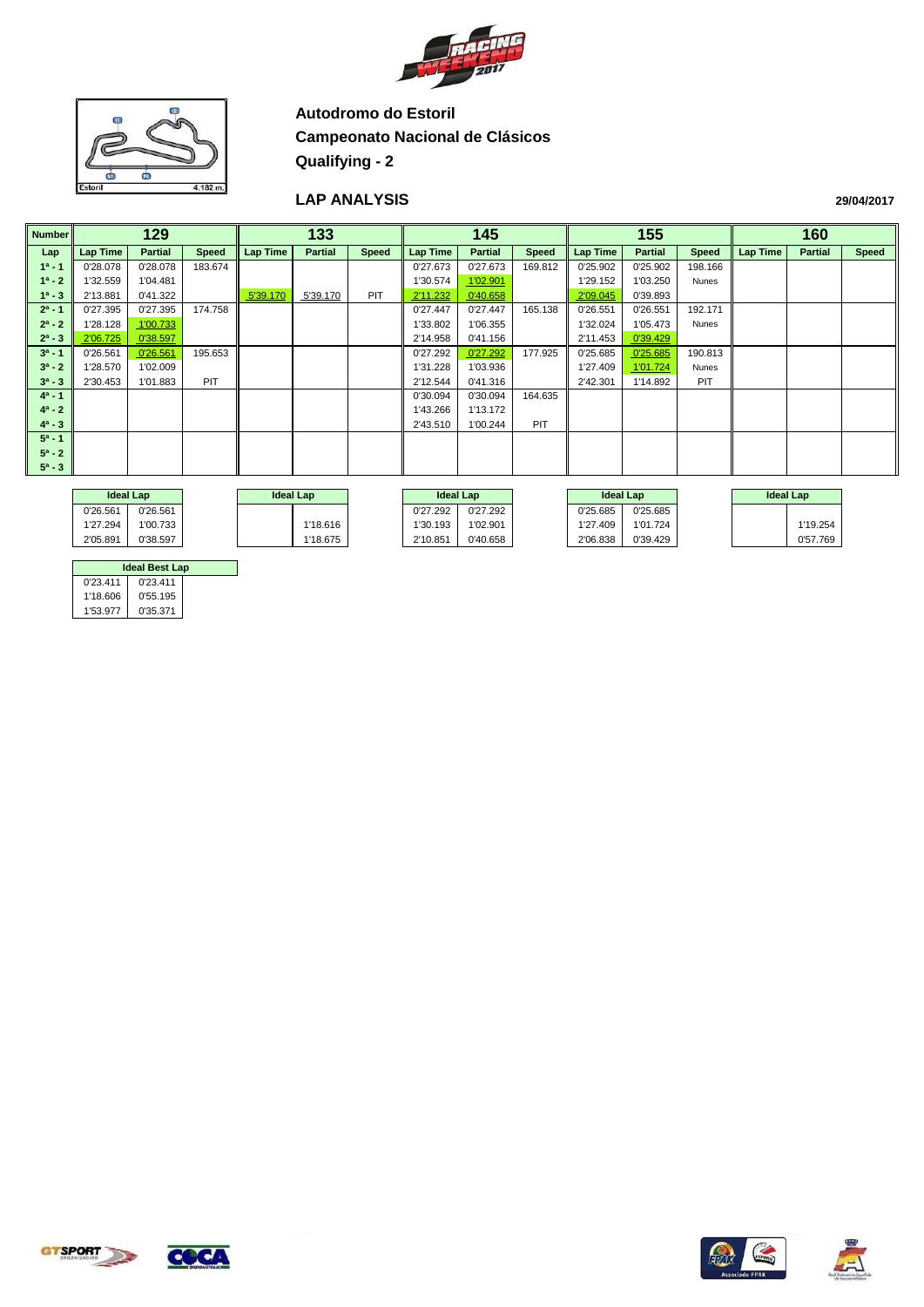



#### **LAP ANALYSIS**

| <b>Number</b> | 170      |                |              |                 | 171            |              |          | 175            |              |          | 193            |         |          | 199            |              |
|---------------|----------|----------------|--------------|-----------------|----------------|--------------|----------|----------------|--------------|----------|----------------|---------|----------|----------------|--------------|
| Lap           | Lap Time | <b>Partial</b> | <b>Speed</b> | <b>Lap Time</b> | <b>Partial</b> | <b>Speed</b> | Lap Time | <b>Partial</b> | <b>Speed</b> | Lap Time | <b>Partial</b> | Speed   | Lap Time | <b>Partial</b> | <b>Speed</b> |
| $1^a - 1$     | 0'25.996 | 0'25.996       | 194.245      | 0'27.238        | 0'27.238       | 179.105      | 0'25.089 | 0'25.089       | 211.765      | 0'26.529 | 0'26.529       | 188.482 | 0'27.418 | 0'27.418       | 175.325      |
| $1^a - 2$     | 1'38.552 | 1'12.556       |              | 1'30.662        | 1'03.424       |              | 1'20.500 | 0'55.411       |              | 1'28.985 | 1'02.456       |         | 1'31.303 | 1'03.885       | Marcão       |
| $1^a - 3$     |          |                |              | 2'10.859        | 0'40.197       |              | 1'56.127 | 0'35.627       |              | 2'09.098 | 0'40.113       |         | 2'11.190 | 0'39.887       |              |
| $2^a - 1$     |          |                |              | 0'27.331        | 0'27.331       | 185.249      | 0'23.411 | 0'23.411       | 220.409      | 0'26.770 | 0'26.770       | 190.141 | 0'27.555 | 0'27.555       | 170.347      |
| $2^a - 2$     |          |                |              | 1'31.637        | 1'04.306       |              | 1'18.864 | 0'55.453       |              | 1'30.562 | 1'03.792       |         | 1'33.115 | 1'05.560       | Marcão       |
| $2^a - 3$     |          |                |              | 2'11.463        | 0'39.826       |              | 1'54.322 | 0'35.458       |              | 2'33.575 | 1'03.013       | PIT     | 2'14.330 | 0'41.215       |              |
| $3^a - 1$     |          |                |              | 0'26.964        | 0'26.964       | 187.501      | 0'23.496 | 0'23.496       | 215.140      | 4'26.603 | 4'26.603       |         | 0'27.243 | 0'27.243       | 178.218      |
| $3^a - 2$     |          |                |              | 1'31.181        | 1'04.217       |              | 1'20.832 | 0'57.336       |              | 5'42.933 | 1'16.330       |         | 1'32.265 | 1'05.022       | Marcão       |
| $3^a - 3$     |          |                |              | 2'40.698        | 1'09.517       | <b>PIT</b>   | 1'56.924 | 0'36.092       |              | 6'28.075 | 0'45.142       |         | 2'14.953 | 0'42.688       |              |
| $4^a - 1$     |          |                |              |                 |                |              | 0'26.438 | 0'26.438       | 188.812      | 0'33.680 | 0'33.680       | 140.809 | 0'27.785 | 0'27.785       | 175.325      |
| $4^a - 2$     |          |                |              |                 |                |              | 1'28.113 | 1'01.675       |              | 1'48.679 | 1'14.999       |         | 1'35.299 | 1'07.514       | Marcão       |
| $4^a - 3$     |          |                |              |                 |                |              | 2'23.060 | 0'54.947       | PIT          |          |                |         |          |                |              |
| $5^a - 1$     |          |                |              |                 |                |              | 1'51.950 | 1'51.950       |              |          |                |         |          |                |              |
| $5^a - 2$     |          |                |              |                 |                |              | 3'02.042 | 1'10.092       |              |          |                |         |          |                |              |
| $5^a - 3$     |          |                |              |                 |                |              |          |                |              |          |                |         |          |                |              |
|               |          |                |              |                 |                |              |          |                |              |          |                |         |          |                |              |

|          | <b>Ideal Lap</b><br><b>Ideal Lap</b> |  | <b>Ideal Lap</b> |          | <b>Ideal Lap</b> |          | <b>Ideal Lap</b> |          |          |          |          |
|----------|--------------------------------------|--|------------------|----------|------------------|----------|------------------|----------|----------|----------|----------|
| 0'25.996 | 0'25.996                             |  | 0'26.964         | 0'26.964 |                  | 0'23.411 | 0'23.411         | 0'26.529 | 0'26.529 | 0'27.243 | 0'27.243 |
| 1'38.552 | 1'12.556                             |  | 1'30.388         | 1'03.424 |                  | 1'18.822 | 0'55.411         | 1'28.985 | 1'02.456 | 1'31.128 | 1'03.885 |
| 2'23.803 | 0'45.251                             |  | 2'10.214         | 0'39.826 |                  | 1'54.280 | 0'35.458         | 2'09.098 | 0'40.113 | 2'11.015 | 0'39.887 |

| <b>Ideal Best Lap</b> |          |  |  |  |  |  |  |  |  |
|-----------------------|----------|--|--|--|--|--|--|--|--|
| 0'23.411              | 0'23.411 |  |  |  |  |  |  |  |  |
| 1'18.606              | 0'55.195 |  |  |  |  |  |  |  |  |
| 1'53 977              | 0'35.371 |  |  |  |  |  |  |  |  |

**GTSPORT** 



**COCA** 



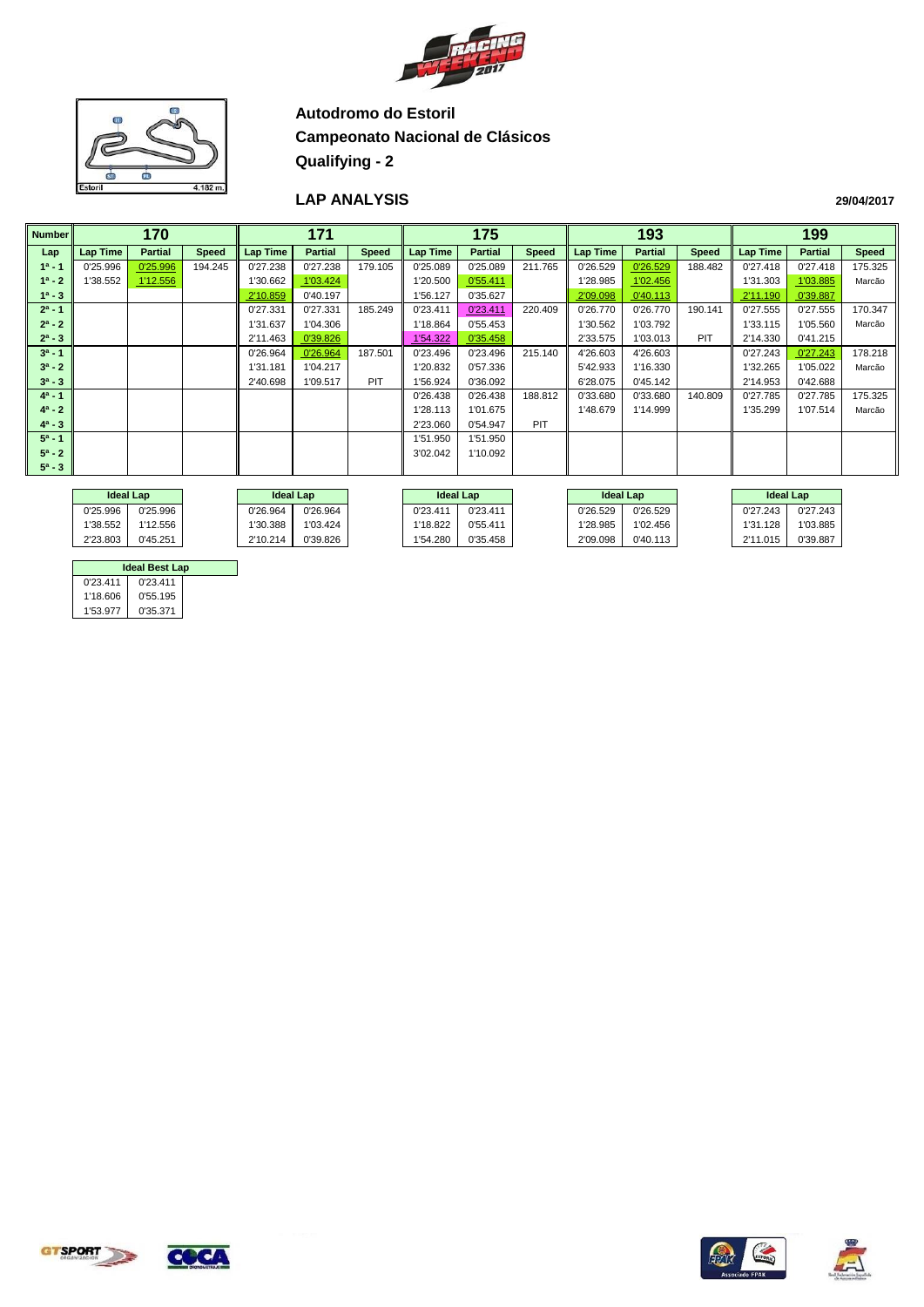



#### **LAP ANALYSIS**

| <b>Number</b> |          | 205            |              |          | 211            | 218          |                 |                |              |          | 220            |              |          | 223            |              |
|---------------|----------|----------------|--------------|----------|----------------|--------------|-----------------|----------------|--------------|----------|----------------|--------------|----------|----------------|--------------|
| Lap           | Lap Time | <b>Partial</b> | <b>Speed</b> | Lap Time | <b>Partial</b> | <b>Speed</b> | <b>Lap Time</b> | <b>Partial</b> | <b>Speed</b> | Lap Time | <b>Partial</b> | <b>Speed</b> | Lap Time | <b>Partial</b> | <b>Speed</b> |
| $1^a - 1$     | 0'27.033 | 0'27.033       | 178.808      | 1'23.520 | 1'23.520       |              | 0'27.776        | 0'27.776       | 172.524      | 0'29.233 | 0'29.233       | 160.238      | 0'30.182 | 0'30.182       | 151.899      |
| $1^a - 2$     | 1'29.376 | 1'02.343       |              | 2'38.280 | 1'14.760       | Monteiro     | 1'32.501        | 1'04.725       |              | 1'36.586 | 1'07.353       |              | 1'39.444 | 1'09.262       |              |
| $1^a - 3$     | 2'10.470 | 0'41.094       |              | 3'39.926 | 1'01.646       | PIT          | 2'14.471        | 0'41.970       |              | 2'22.060 | 0'45.474       |              | 2'41.663 | 1'02.219       |              |
| $2^a - 1$     | 0'26.524 | 0'26.524       | 183.051      | 1'20.675 | 1'20.675       |              | 0'28.314        | 0'28.314       | 166.410      | 0'28.489 | 0'28.489       | 166.154      | 0'30.570 | 0'30.570       | 145.357      |
| $2^a - 2$     | 1'28.896 | 1'02.372       |              | 2'41.609 | 1'20.934       | Monteiro     | 1'53.831        | 1'25.517       |              | 1'41.405 | 1'12.916       |              | 1'39.864 | 1'09.294       |              |
| $2^a - 3$     | 2'08.854 | 0'39.958       |              | 4'01.448 | 1'19.839       | PIT          | 2'37.395        | 0'43.564       |              | 2'31.448 | 0'50.043       |              | 2'24.298 | 0'44.434       |              |
| $3a - 1$      | 0'32.852 | 0'32.852       | 130.593      | 2'31.132 | 2'31.132       |              | 0'29.357        | 0'29.357       | 162.163      | 0'33.486 | 0'33.486       | 127.209      |          |                | 144.967      |
| $3^a - 2$     | 1'48.497 | 1'15.645       |              | 3'43.069 | 1'11.937       | Monteiro     | 1'39.569        | 1'10.212       |              | 1'49.845 | 1'16.359       |              |          |                |              |
| $3^a - 3$     | 3'00.601 | 1'12.104       | PIT          | 4'30.061 | 0'46.992       |              | 2'37.376        | 0'57.807       | PIT          | 2'58.929 | 1'09.084       | PIT          |          |                |              |
| $4^a - 1$     |          |                |              | 0'31.991 | 0'31.991       | 132.191      | 1'43.556        | 1'43.556       |              |          |                |              |          |                |              |
| $4^a - 2$     |          |                |              | 1'44.895 | 1'12.904       | Monteiro     | 2'54.344        | 1'10.788       |              |          |                |              |          |                |              |
| $4^a - 3$     |          |                |              |          |                |              | 3'39.686        | 0'45.342       |              |          |                |              |          |                |              |
| $5^a - 1$     |          |                |              |          |                |              | 0'33.172        | 0'33.172       | 127.963      |          |                |              |          |                |              |
| $5^a - 2$     |          |                |              |          |                |              | 1'44.669        | 1'11.497       |              |          |                |              |          |                |              |
| $5^a - 3$     |          |                |              |          |                |              |                 |                |              |          |                |              |          |                |              |
|               |          |                |              |          |                |              |                 |                |              |          |                |              |          |                |              |

|          | <b>Ideal Lap</b><br><b>Ideal Lap</b> |  |          | <b>Ideal Lap</b> |  |          |          | <b>Ideal Lap</b> |          | <b>Ideal Lap</b> |          |          |
|----------|--------------------------------------|--|----------|------------------|--|----------|----------|------------------|----------|------------------|----------|----------|
| 0'26.524 | 0'26.524                             |  | 0'31.991 | 0'31.991         |  | 0'27.776 | 0'27.776 |                  | 0'28.489 | 0'28.489         | 0'30.182 | 0'30.182 |
| 1'28.867 | 1'02.343                             |  | 1'43.928 | 1'11.937         |  | 1'32.501 | 1'04.725 |                  | 1'35.842 | 1'07.353         | 1'39.444 | 1'09.262 |
| 2'08.825 | 0'39.958                             |  | 2'30.920 | 0'46.992         |  | 2'14.471 | 0'41.970 |                  | 2'20.404 | 0'44.562         | 2'23.878 | 0'44.434 |

| <b>Ideal Best Lap</b> |          |  |  |  |  |  |  |  |  |
|-----------------------|----------|--|--|--|--|--|--|--|--|
| 0'23.411              | 0'23.411 |  |  |  |  |  |  |  |  |
| 1'18.606              | 0'55.195 |  |  |  |  |  |  |  |  |
| 1'53 977              | 0'35.371 |  |  |  |  |  |  |  |  |







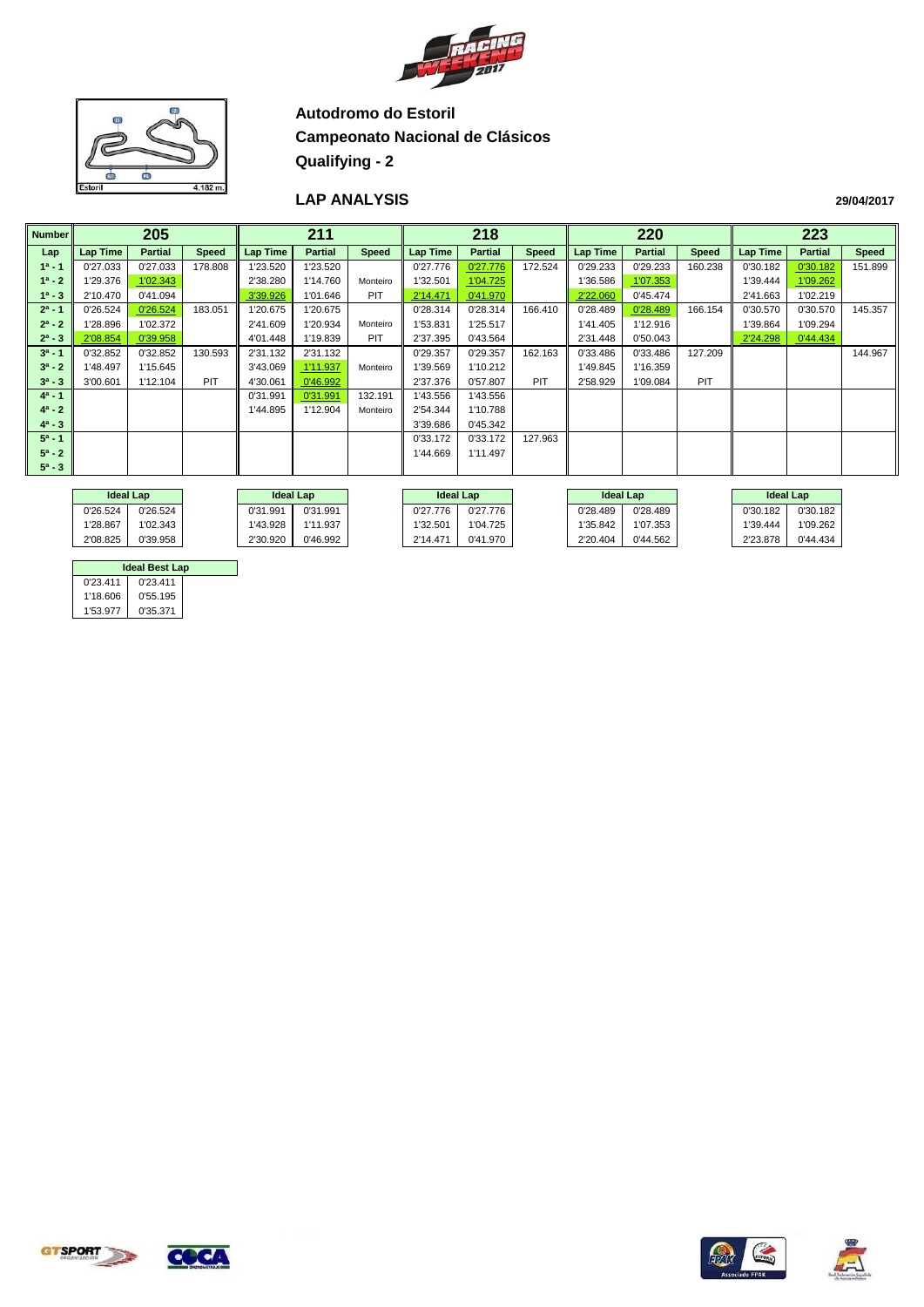



#### **LAP ANALYSIS**

| <b>Number</b> |          | 226            |              |          | 232            |              |                 | 250            |              |          | 252            |              |          | 272            |              |
|---------------|----------|----------------|--------------|----------|----------------|--------------|-----------------|----------------|--------------|----------|----------------|--------------|----------|----------------|--------------|
| Lap           | Lap Time | <b>Partial</b> | <b>Speed</b> | Lap Time | <b>Partial</b> | <b>Speed</b> | <b>Lap Time</b> | <b>Partial</b> | <b>Speed</b> | Lap Time | <b>Partial</b> | <b>Speed</b> | Lap Time | <b>Partial</b> | <b>Speed</b> |
| $1^a - 1$     | 0'34.366 | 0'34.366       | 133.499      | 0'30.109 | 0'30.109       | 156.977      | 0'31.878        | 0'31.878       | 156.070      | 0'28.569 | 0'28.569       | 147.139      | 0'27.167 | 0'27.167       | 172.801      |
| $1^a - 2$     | 1'51.984 | 1'17.618       |              | 1'42.322 | 1'12.213       |              | 1'52.890        | 1'21.012       | Botelho      | 1'31.106 | 1'02.537       |              | 1'31.248 | 1'04.081       |              |
| $1^a - 3$     | 2'41.688 | 0'49.704       |              | 2'45.974 | 1'03.652       | <b>PIT</b>   | 2'38.015        | 0'45.125       |              | 2'11.504 | 0'40.398       |              | 2'25.607 | 0'54.359       | <b>PIT</b>   |
| $2^a - 1$     | 0'34.946 | 0'34.946       | 140.260      | 0'59.506 | 0'59.506       |              | 0'30.598        | 0'30.598       | 143.618      | 0'26.554 | 0'26.554       | 181.513      | 4'06.220 | 4'06.220       |              |
| $2^a - 2$     | 1'53.020 | 1'18.074       |              | 2'19.851 | 1'20.345       |              | 1'43.590        | 1'12.992       | Botelho      | 1'33.669 | 1'07.115       |              | 5'17.853 | 1'11.633       |              |
| $2^a - 3$     | 2'43.922 | 0'50.902       |              |          |                |              | 2'41.490        | 0'57.900       | PIT          | 3'01.272 | 1'27.603       | <b>PIT</b>   | 6'01.889 | 0'44.036       |              |
| $3^a - 1$     | 0'34.941 | 0'34.941       | 135.850      |          |                |              |                 |                |              |          |                |              | 0'27.510 | 0'27.510       | 179.402      |
| $3^a - 2$     | 1'57.085 | 1'22.144       |              |          |                |              |                 |                |              |          |                |              | 1'31.849 | 1'04.339       |              |
| $3^a - 3$     | 2'51.188 | 0'54.103       |              |          |                |              |                 |                |              |          |                |              | 2'13.841 | 0'41.992       |              |
| $4^a - 1$     | 0'37.207 | 0'37.207       | 136.192      |          |                |              |                 |                |              |          |                |              | 0'27.664 | 0'27.664       | 177.925      |
| $4^a - 2$     | 1'58.103 | 1'20.896       |              |          |                |              |                 |                |              |          |                |              | 1'31.874 | 1'04.210       |              |
| $4^a - 3$     |          |                |              |          |                |              |                 |                |              |          |                |              | 2'12.804 | 0'40.930       |              |
| $5^a - 1$     |          |                |              |          |                |              |                 |                |              |          |                |              | 0'31.303 | 0'31.303       | 135.001      |
| $5^a - 2$     |          |                |              |          |                |              |                 |                |              |          |                |              | 1'45.831 | 1'14.528       |              |
| $5^a - 3$     |          |                |              |          |                |              |                 |                |              |          |                |              |          |                |              |
|               |          |                |              |          |                |              |                 |                |              |          |                |              |          |                |              |

|          | <b>Ideal Lap</b> | <b>Ideal Lap</b> |          | <b>Ideal Lap</b> |          | <b>Ideal Lap</b> |          |          | <b>Ideal Lap</b> |
|----------|------------------|------------------|----------|------------------|----------|------------------|----------|----------|------------------|
| 0'34.366 | 0'34.366         | 0'30.109         | 0'30.109 | 0'30.598         | 0'30.598 | 0'26.554         | 0'26.554 | 0'27.167 | 0'27.167         |
| 1'51.984 | 1'17.618         | 1'42.322         | 1'12.213 | 1'43.590         | 1'12.992 | 1'29.091         | 1'02.537 | 1'31.248 | 1'04.081         |
| 2'41.587 | 0'49.603         | 2'30.622         | 0'48.300 | 2'28.715         | 0'45.125 | 2'09.489         | 0'40.398 | 2'11.450 | 0'40.202         |

| <b>Ideal Best Lap</b> |          |  |  |  |  |  |  |  |  |
|-----------------------|----------|--|--|--|--|--|--|--|--|
| 0'23.411              | 0'23.411 |  |  |  |  |  |  |  |  |
| 1'18.606              | 0'55.195 |  |  |  |  |  |  |  |  |
| 1'53.977              | 0'35.371 |  |  |  |  |  |  |  |  |







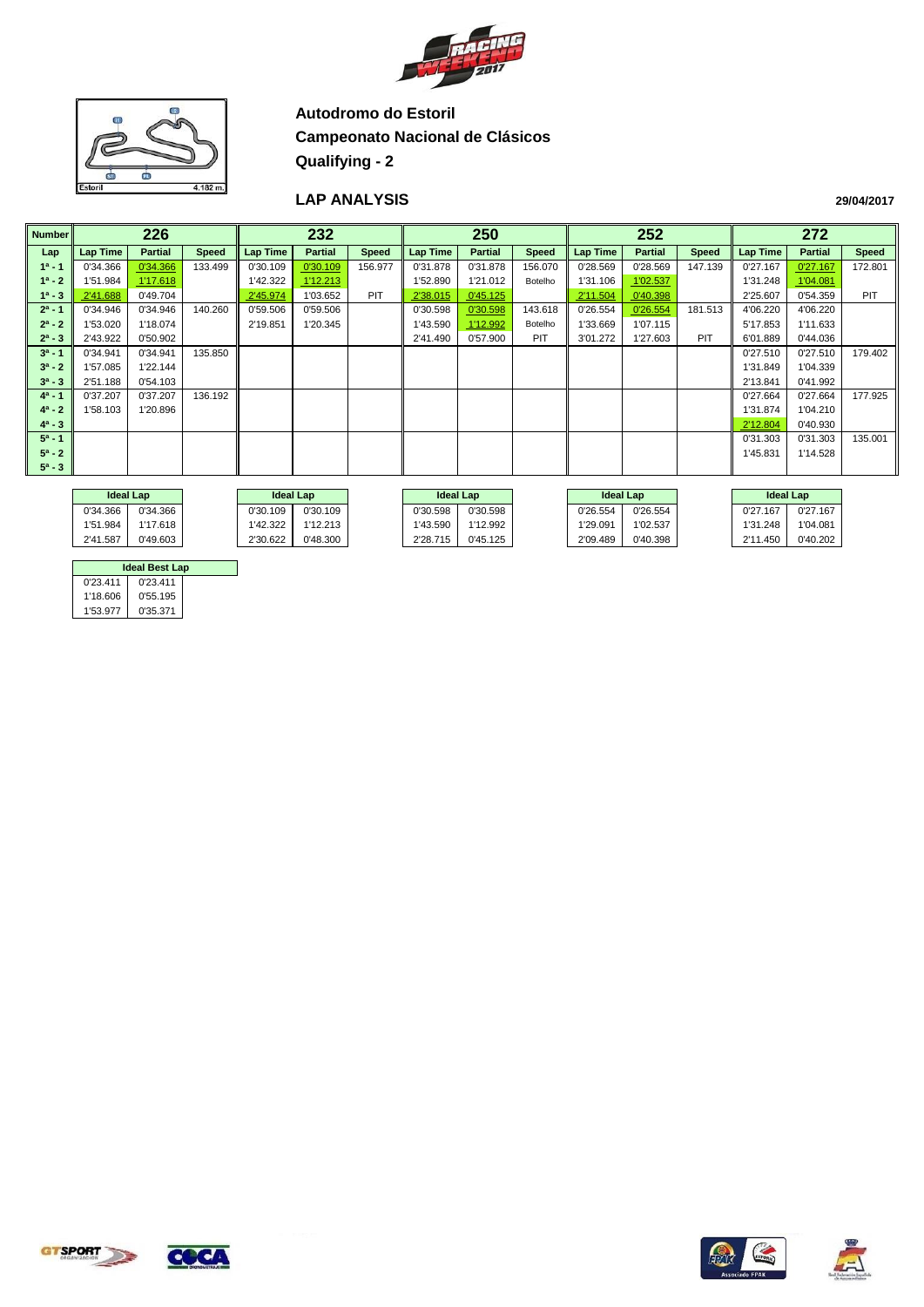



#### **LAP ANALYSIS**

| <b>Number</b> |          | 275      |              |
|---------------|----------|----------|--------------|
|               |          |          |              |
| Lap           | Lap Time | Partial  | <b>Speed</b> |
| $1a - 1$      | 0'29.756 | 0'29.756 | 158.358      |
| $1^a - 2$     | 1'39.048 | 1'09.292 |              |
| $1^a - 3$     | 2'26.431 | 0'47.383 |              |
| $2^a - 1$     | 0'32.350 | 0'32.350 | 141.547      |
| $2^a - 2$     | 1'46.315 | 1'13.965 |              |
| $2^a - 3$     | 2'56.583 | 1'10.268 | PIT          |
| $3^a - 1$     |          |          |              |
| $3^a - 2$     |          |          |              |
| $3^a - 3$     |          |          |              |
| $4^a - 1$     |          |          |              |
| $4^a - 2$     |          |          |              |
| $4^a - 3$     |          |          |              |
| $5^a - 1$     |          |          |              |
| $5^a - 2$     |          |          |              |
| $5^a - 3$     |          |          |              |

| <b>Ideal Lap</b> |          |  |  |  |  |  |  |  |
|------------------|----------|--|--|--|--|--|--|--|
| 0'29.756         | 0'29.756 |  |  |  |  |  |  |  |
| 1'39.048         | 1'09.292 |  |  |  |  |  |  |  |
| 2'23.931         | 0'44.883 |  |  |  |  |  |  |  |

| <b>Ideal Best Lap</b> |          |  |  |  |  |  |  |  |
|-----------------------|----------|--|--|--|--|--|--|--|
| 0'23.411              | 0'23.411 |  |  |  |  |  |  |  |
| 1'18.606              | 0'55.195 |  |  |  |  |  |  |  |
| 1'53 977              | 0'35.371 |  |  |  |  |  |  |  |







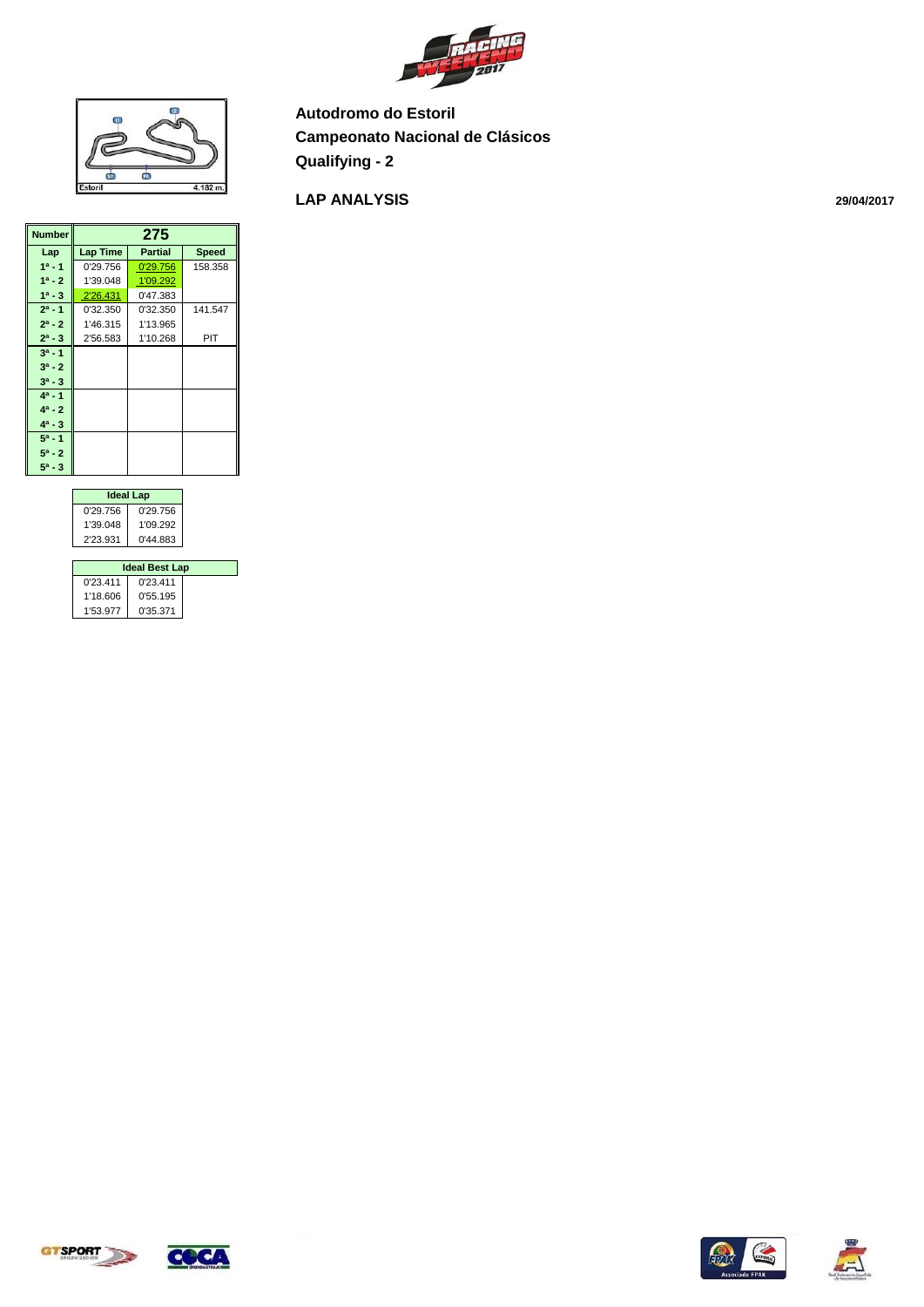



## **Best Sectors Results**

|              | Sector - 1 |                         |             | Sector - 2                                            | Sector - 3  | <b>Ideal Lap vs Best Lap</b>     |             |                |  |                         |                         |          |                |
|--------------|------------|-------------------------|-------------|-------------------------------------------------------|-------------|----------------------------------|-------------|----------------|--|-------------------------|-------------------------|----------|----------------|
| Ord.         |            | Nº Driver               | <u>Time</u> | Nº Driver                                             | <u>Time</u> | Nº Driver                        | <u>Time</u> | Ord.           |  | Nº Driver               | Ideal Lap Best Lap Ord. |          |                |
| $\mathbf 1$  |            | 175 Rui Costa           | 23.411      | 106 Joaquim Jorge                                     | 55.195      | 106 Joaquim Jorge                | 35.371      | $\mathbf{1}$   |  | 175 Rui Costa           | 1'54.280                | 1'54.322 | $\mathbf{1}$   |
| $\mathbf{2}$ |            | 106 Joaquim Jorge       | 23.795      | 175 Rui Costa                                         | 55.411      | 175 Rui Costa                    | 35.458      | $\mathbf{2}$   |  | 106 Joaquim Jorge       | 1'54.361                | 1'54.610 | $\mathbf{2}$   |
| 3            |            | 103 João Macedo Silva   | 23.824      | 120 Rui Alves                                         | 56.547      | 123 Jorge Areia                  | 36.511      | 3              |  | 120 Rui Alves           | 1'58.329                | 1'58.478 | 3              |
| 4            |            | 123 Jorge Areia         | 24.241      | 123 Jorge Areia                                       | 57.581      | 103 João Macedo Silva            | 36.889      | 4              |  | 123 Jorge Areia         | 1'58.333                | 1'58.923 | 4              |
| 5.           |            | 120 Rui Alves           | 24.801      | 129 Bernardino Silva                                  |             | 1'00.733 120 Rui Alves           | 36.981      | 5              |  | 103 João Macedo Silva   | 2'02.002                | 2'35.003 | 24             |
| 6            |            | 155 Luís Nunes          | 25.685      | 103 João Macedo Silva 1'01.289 121 Rui Azevedo        |             |                                  | 37.141      | 6              |  | 121 Rui Azevedo         | 2'05.645                | 2'27.460 | 23             |
| $\mathbf{7}$ |            | 170 Rómulo Mineiro      | 25.996      | 125 José Artur Teixeira 1'01.651 129 Bernardino Silva |             |                                  | 38.597      | $\overline{7}$ |  | 129 Bernardino Silva    | 2'05.891                | 2'06.725 | $5\phantom{1}$ |
| 8            |            | 125 José Artur Teixeira | 26.256      | 121 Rui Azevedo                                       |             | 1'01.716 155 Luís Nunes          | 39.429      | 8              |  | 155 Luís Nunes          | 2'06.838                | 2'09.045 | 9              |
| 9            |            | 117 Henrique Jordão     | 26.298      | 155 Luís Nunes                                        |             | 1'01.724 125 José Artur Teixeira | 39.603      | 9              |  | 125 José Artur Teixeira | 2'07.510                | 2'07.660 | $6\phantom{1}$ |
| 10           |            | 205 Filipe Nogueira     | 26.524      | 117 Henrique Jordão                                   |             | 1'01.777 171 João Cruz           | 39.826      | 10             |  | 117 Henrique Jordão     | 2'07.944                | 2'08.539 | $\overline{7}$ |
| 11           |            | 193 Pedro Serrador      | 26.529      | 205 Filipe Nogueira                                   |             | 1'02.343 117 Henrique Jordão     | 39.869      | 11             |  | 205 Filipe Nogueira     | 2'08.825                | 2'08.854 | 8              |
| 12           |            | 252 José Fafiães        | 26.554      | 193 Pedro Serrador                                    |             | 1'02.456 199 Mário Marcão        | 39.887      | 12             |  | 193 Pedro Serrador      | 2'09.098                | 2'09.098 | 10             |
| 13           |            | 129 Bernardino Silva    | 26.561      | 252 José Fafiães                                      |             | 1'02.537 205 Filipe Nogueira     | 39.958      | 13             |  | 252 José Fafiães        | 2'09.489                | 2'11.504 | 14             |
| 14           |            | 121 Rui Azevedo         | 26.788      | 145 Joaquim Soares                                    |             | 1'02.901 193 Pedro Serrador      | 40.113      | 14             |  | 171 João Cruz           | 2'10.214                | 2'10.859 | 11             |
| 15           |            | 171 João Cruz           | 26.964      | 171 João Cruz                                         |             | 1'03.424 272 Luís Alegria        | 40.202      | 15             |  | 145 Joaquim Soares      | 2'10.851                | 2'11.232 | 13             |
| 16           |            | 272 Luís Alegria        | 27.167      | 199 Mário Marcão                                      |             | 1'03.885 252 José Fafiães        | 40.398      | 16             |  | 199 Mário Marcão        | 2'11.015                | 2'11.190 | 12             |
| 17           |            | 199 Mário Marcão        | 27.243      | 272 Luís Alegria                                      |             | 1'04.081 145 Joaquim Soares      | 40.658      | 17             |  | 272 Luís Alegria        | 2'11.450                | 2'12.804 | 15             |
| 18           |            | 145 Joaquim Soares      | 27.292      | 90 Antonio Garcia                                     |             | 1'04.384 118 João Vieira         | 41.215      | 18             |  | 90 Antonio Garcia       | 2'13.063                | 2'13.063 | 16             |
| 19           |            | 90 Antonio Garcia       | 27.360      | 118 João Vieira                                       |             | 1'04.467 90 Antonio Garcia       | 41.319      | 19             |  | 118 João Vieira         | 2'13.872                | 2'14.239 | 17             |
| 20           |            | 218 João Braga          | 27.776      | 218 João Braga                                        |             | 1'04.725 218 João Braga          | 41.970      | 20             |  | 218 João Braga          | 2'14.471                | 2'14.471 | 18             |
| 21           |            | 118 João Vieira         | 28.190      | 110 Luís Carlos                                       |             | 1'05.714 110 Luís Carlos         | 42.433      | 21             |  | 110 Luís Carlos         | 2'16.894                | 2'16.894 | 19             |
| 22.          |            | 220 Fernando Charais    | 28.489      | 220 Fernando Charais                                  |             | 1'07.353 223 Valter Tão          | 44.434      | 22             |  | 220 Fernando Charais    | 2'20.404                | 2'22.060 | 20             |
| 23           |            | 110 Luís Carlos         | 28.747      | 223 Valter Tão                                        |             | 1'09.262 220 Fernando Charais    | 44.562      | 23             |  | 170 Rómulo Mineiro      | 2'23.803                |          |                |
| 24           |            | 275 Jorge Rosa          | 29.756      | 275 Jorge Rosa                                        |             | 1'09.292 275 Jorge Rosa          | 44.883      | 24             |  | 223 Valter Tão          | 2'23.878                |          |                |
| 25           |            | 232 Rui Castro          | 30.109      | 211 Sérgio Monteiro                                   |             | 1'11.937 250 Pedro Botelho       | 45.125      | 25             |  | 275 Jorge Rosa          | 2'23.931                |          |                |
| 26.          |            | 223 Valter Tão          | 30.182      | 232 Rui Castro                                        |             | 1'12.213 170 Rómulo Mineiro      | 45.251      | 26             |  | 250 Pedro Botelho       | 2'28.715                |          |                |
| 27           |            | 250 Pedro Botelho       | 30.598      | 170 Rómulo Mineiro                                    |             | 1'12.556 211 Sérgio Monteiro     | 46.992      | 27             |  | 232 Rui Castro          | 2'30.622                |          |                |
| 28           |            | 211 Sérgio Monteiro     | 31.991      | 250 Pedro Botelho                                     |             | 1'12.992 232 Rui Castro          | 48.300      | 28             |  | 211 Sérgio Monteiro     | 2'30.920                |          |                |
| 29           |            | 226 Luís Sousa Costa    | 34.366      | 226 Luís Sousa Costa                                  |             | 1'17.618 226 Luís Sousa Costa    | 49.603      | 29             |  | 226 Luís Sousa Costa    | 2'41.587                |          |                |
| 30           |            | 133 Filipe Matias       |             | Transponder 133 Filipe Matias                         |             | 1'18.616 160 Jorge Guimaráes     | 57.769      | 30             |  | 133 Filipe Matias       | Transponder             |          |                |
| 31           |            | 160 Jorge Guimaráes     |             | Transponder 160 Jorge Guimaráes                       |             | 1'19.254 133 Filipe Matias       | 1'18.675    | 31             |  | 160 Jorge Guimaráes     | Transponder             |          |                |







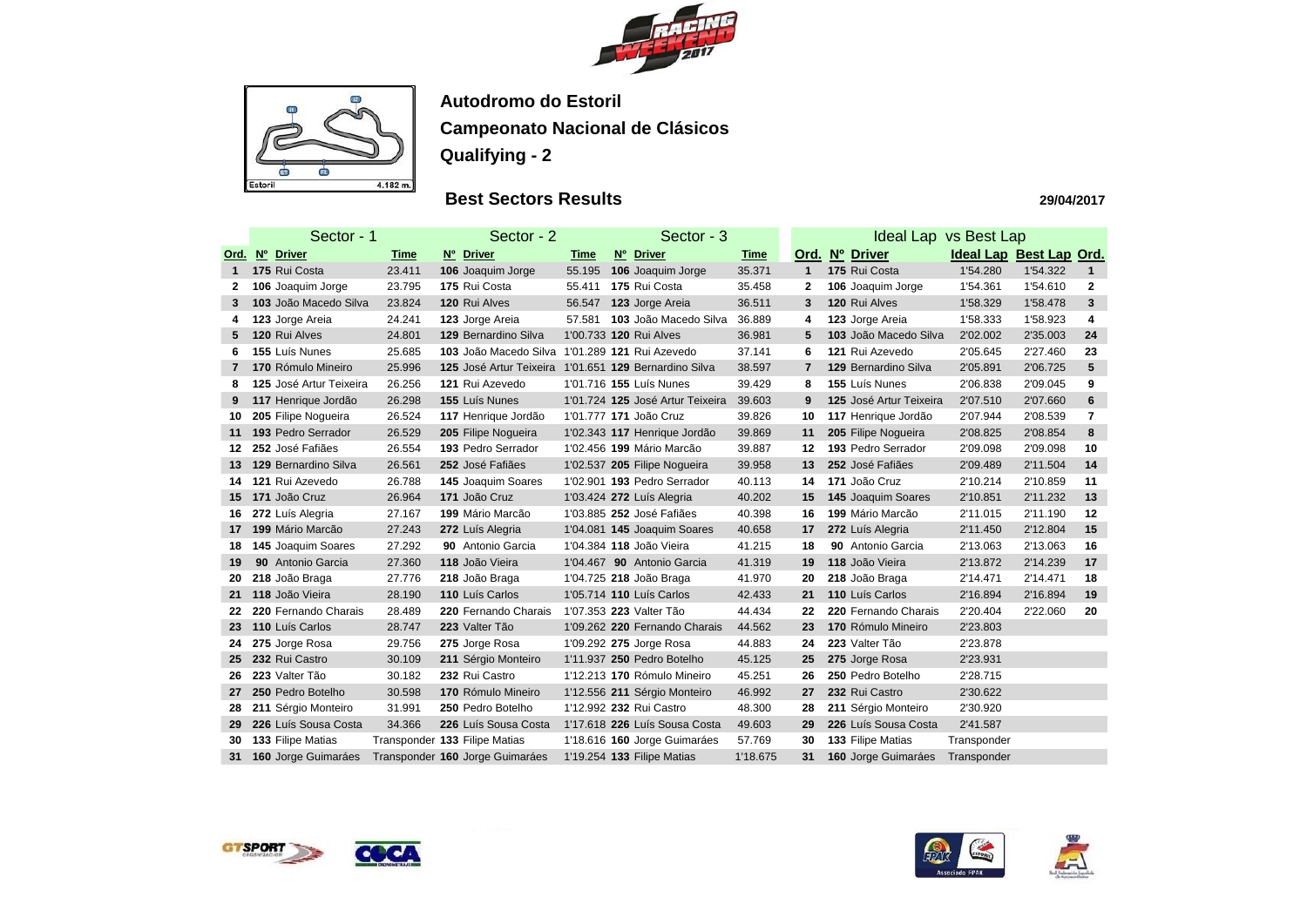



# **Best Top Speeds**

|      |                |                            |       |                         |             |                             |                          |                 |                 | $Top_1$ |                          | $Top_2$ |                            |         | $Top_3$        |             | $Top_4$                    |         | <u>Top_5</u> |             |
|------|----------------|----------------------------|-------|-------------------------|-------------|-----------------------------|--------------------------|-----------------|-----------------|---------|--------------------------|---------|----------------------------|---------|----------------|-------------|----------------------------|---------|--------------|-------------|
| Ord. | N <sup>o</sup> | <b>Entrant / Team</b>      | Lic.  | <b>Driver</b>           | <u>Lic.</u> | Driver <sub>2</sub><br>Lic. | Vehicle                  | <u>Cat.</u>     | $C1a$ .         | Km/h    | <u>Lap</u>               | Km/h    | <b>Lap</b>                 | Km/h    | Lap            | <u>Km/h</u> | Lap                        | Km/h    | Lap          | <u>Avg.</u> |
|      |                | 103 JOÃO MACEDO SILVA      |       | João Macedo Silva       | 10394       |                             | PORSCHE 911 RSR          | H75             | 1 <sup>0</sup>  | 222.222 | $\overline{2}$           |         |                            |         |                |             |                            |         |              | 222.222     |
|      |                | 175 RUI COSTA              | 15280 | Rui Costa               | 15280       |                             | FORD ESCORT RS1600       | H75             | $2^{\circ}$     | 220.408 | $\mathcal{R}$            | 215.140 | $\boldsymbol{\mathcal{A}}$ | 211.765 | $\overline{2}$ | 188.811     | $-5$                       |         |              | 209.031     |
|      |                | 106 JOAQUIM JORGE          | 15753 | Joaquim Jorge           | 15753       |                             | FORD ESCORT RS1600       | H75             | 3 <sup>o</sup>  | 212.181 | $\overline{2}$           | 208.494 | -3                         | 206.501 | $\overline{4}$ |             |                            |         |              | 209.059     |
|      |                | 123 JORGE AREIA            |       | Jorge Areia             |             |                             | FORD ESCORT 2000         | H75             | 40              | 208.898 | $\mathcal{B}$            | 205.323 | -4                         | 194.946 | $\overline{2}$ |             |                            |         |              | 203.056     |
|      |                | 121 RUI AZEVEDO            |       | Rui Azevedo             |             |                             | FORD ESCORT RS1600       | H75             | $5^{\circ}$     | 201.869 |                          | 197.802 | $\overline{2}$             |         |                |             |                            |         |              | 199.836     |
|      |                | 155 JOSÉ LUÍS NUNES        |       | José Luís Nunes         |             | Luís Nunes                  | FORD ESCORT MKII         | GR <sub>5</sub> | 1 <sup>0</sup>  | 198.165 | -2                       | 192.171 | 3                          | 190.813 |                |             |                            |         |              | 193.716     |
|      |                | 129 BERNARDINO SILVA       | 16268 | <b>Bernardino Silva</b> | 16268       |                             | FORD ESCORT 2000         | GR <sub>5</sub> | $2^{\circ}$     | 195.652 | $\overline{A}$           | 183.673 | 2                          | 174.757 | $\mathbf{3}$   |             |                            |         |              | 184.694     |
|      |                | 170 RÓMULO MINEIRO         | 7680  | Rómulo Mineiro          | 7680        |                             | FORD ESCORT RS2000       | GR <sub>5</sub> | 3 <sup>o</sup>  | 194.245 | $\overline{2}$           |         |                            |         |                |             |                            |         |              | 194.245     |
|      |                | 117 RP MOTORSPORT          | 13542 | Henrique Jordão         | 14602       |                             | PORSCHE 928S             | GR <sub>3</sub> | 1 <sup>0</sup>  | 190.476 | -5                       | 190.476 | -3                         | 175.041 | $\overline{4}$ | 172.524     | 2                          | 165.899 | - 6          | 178.883     |
|      |                | 10 193 PEDRO SERRADOR      | 12963 | Pedro Serrador          | 12963       |                             | BMW 323i (E21)           | GR <sub>1</sub> | $1^{\circ}$     | 190.141 | $\mathcal{R}$            | 188.482 | 2                          | 140.808 | .5             |             |                            |         |              | 173.144     |
|      |                | 11 120 RM RACING           | 15213 | <b>Rui Alves</b>        |             |                             | FORD ESCORT RS1600       | H75             | $6^{\circ}$     | 188.482 | $\mathcal{B}$            | 187.500 | $\overline{4}$             | 186.851 | $\overline{2}$ | 179.700     | $5^{\circ}$                |         |              | 185.633     |
|      |                | 12 171 JOÃO CRUZ           | 12727 | João Cruz               | 12727       |                             | <b>BMW E21-323i</b>      | GR <sub>1</sub> | $2^{\circ}$     | 187.500 |                          | 185.249 | -3                         | 179.104 | $\overline{2}$ |             |                            |         |              | 183.951     |
|      |                | 13 125 JOSÉ ARTUR TEIXEIRA |       | José Artur Teixeira     |             |                             | <b>AUSTIN MINI</b>       | GR <sub>5</sub> | 4 <sup>0</sup>  | 184.931 | $\mathbf{3}$             | 182.741 |                            | 180.000 | $\overline{2}$ |             |                            |         |              | 182.558     |
|      |                | 14 205 FILIPE NOGUEIRA     |       | 13385 Filipe Nogueira   | 13385       |                             | MORRIS MINI 1275 GT      | H71             | $1^{\circ}$     | 183.051 | -3                       | 178.808 | $\overline{2}$             | 130.593 |                |             |                            |         |              | 164.150     |
|      |                | 15 252 JOSÉ FAFIÃES        | 16636 | José Fafiães            | 16636       |                             | DATSUN 1200              | H75             | $7^\circ$       | 181.513 | $\overline{3}$           | 147.139 | $\overline{2}$             |         |                |             |                            |         |              | 164.326     |
|      |                | 16 272 LUÍS ALEGRIA        | 16993 | Luís Alegria            | 16993       |                             | DATSUN 1200 COUPE        | H75             | $8^{\circ}$     | 179.402 |                          | 177.924 |                            | 172.800 | $\mathcal{P}$  | 135.000     | - 6                        |         |              | 166.282     |
|      |                | 90 ANTONIO GARCIA COMA     |       | Antonio Garcia          |             |                             | PORSCHE 924              | C <sub>3</sub>  | 1 <sup>0</sup>  | 178.808 | -3                       | 177.340 |                            | 176.759 |                | 173.077     | $\overline{2}$             | 169.014 | - 6          | 175.000     |
| 18   |                | 199 MÁRIO MARCÃO           |       | Paulo Sousa             |             | Mário Marcão                | BMW M535i                | H <sub>81</sub> | 1 <sup>0</sup>  | 178.218 |                          | 175.325 | $\overline{2}$             | 175.325 | -5             | 170.347     | $\mathbf{3}$               |         |              | 174.804     |
|      |                | 19 145 JOAQUIM SOARES      |       | Joaquim Soares          |             |                             | <b>LOTUS ELAN</b>        | H71             | $2^{\circ}$     | 177.924 | $\boldsymbol{\varDelta}$ | 169.811 | 2                          | 165.138 | $\mathbf{3}$   | 164.634     | 5                          |         |              | 169.377     |
|      |                | 20 218 JOÃO BRAGA          | 16353 | João Braga              | 16353       |                             | DATSUN 1200              | H75             | 9º              | 172.524 | $\mathcal{P}$            | 166.410 | 3                          | 162.162 |                | 127.962     | - 6                        |         |              | 157.265     |
|      |                | 21 118 JOÃO VIEIRA         | 16541 | João Vieira             | 16541       |                             | <b>VW KARMANN GHIA</b>   | H65 + TAÇA 1600 | 1 <sup>0</sup>  | 168.750 | -2                       | 168.487 | 3                          | 148.352 |                |             |                            |         |              | 161.863     |
|      |                | 220 FERNANDO CHARAIS       | 16571 | Fernando Charais        | 16571       |                             | DATSUN 120Y              | H75             | 10 <sup>o</sup> | 166.154 | $\mathcal{R}$            | 160.237 | $\overline{2}$             | 127.208 |                |             |                            |         |              | 151.200     |
|      |                | 23 275 JORGE ROSA          | 16528 | Jorge Rosa              | 16528       |                             | <b>MINI 1275GT</b>       | H71             | 3 <sup>o</sup>  | 158.358 | $\overline{2}$           | 141.547 | 3                          |         |                |             |                            |         |              | 149.952     |
|      |                | 24 110 LUÍS CARLOS         | 11520 | Luís Carlos             | 11520       |                             | <b>FORD ANGLIA</b>       | GR5 + TAÇA 1600 | $1^{\circ}$     | 157.664 | -3                       | 153.846 | .5                         | 152.327 | $\overline{2}$ | 145.749     | $\overline{4}$             |         |              | 152.397     |
|      |                | 25 232 RUI CASTRO          | 12260 | <b>Rui Castro</b>       | 12260       |                             | DATSUN 1200              | GR <sub>1</sub> | 3 <sup>o</sup>  | 156.977 | $\overline{2}$           |         |                            |         |                |             |                            |         |              | 156.977     |
| 26   |                | 250 PAULO MIGUEL           |       | Paulo Miguel            |             | Pedro Botelho               | <b>MG MIDGET</b>         | H71             | 40              | 156.069 | $\mathcal{P}$            | 143.617 | -3                         |         |                |             |                            |         |              | 149.843     |
|      |                | 27 223 VALTER TÃO          | 12753 | Valter Tão              | 12753       |                             | DATSUN 1200              | H75             | 11 <sup>°</sup> | 151.899 | $\overline{2}$           | 145.357 | $\mathbf{3}$               | 144.966 | -4             |             |                            |         |              | 147.407     |
| 28   |                | 226 LUÍS SOUSA COSTA       | 16580 | Luís Sousa Costa        | 16580       |                             | DATSUN 1200              | GR <sub>1</sub> | $4^{\circ}$     | 140.260 | -3                       | 136.192 | -5                         | 135.849 |                | 133.498     | $\overline{\phantom{0}}$ 2 |         |              | 136.450     |
|      |                | 29 211 ABEL MARQUES        | 16467 | <b>Abel Marques</b>     |             | 16467 Sérgio Monteiro       | AUTOBIANCHI A 112 ABARTH | H75 + TAÇA 1000 | 1 <sup>0</sup>  | 132.191 | -5                       |         |                            |         |                |             |                            |         |              | 132.191     |
|      |                |                            |       |                         |             |                             |                          |                 |                 |         |                          |         |                            |         |                |             |                            |         |              |             |







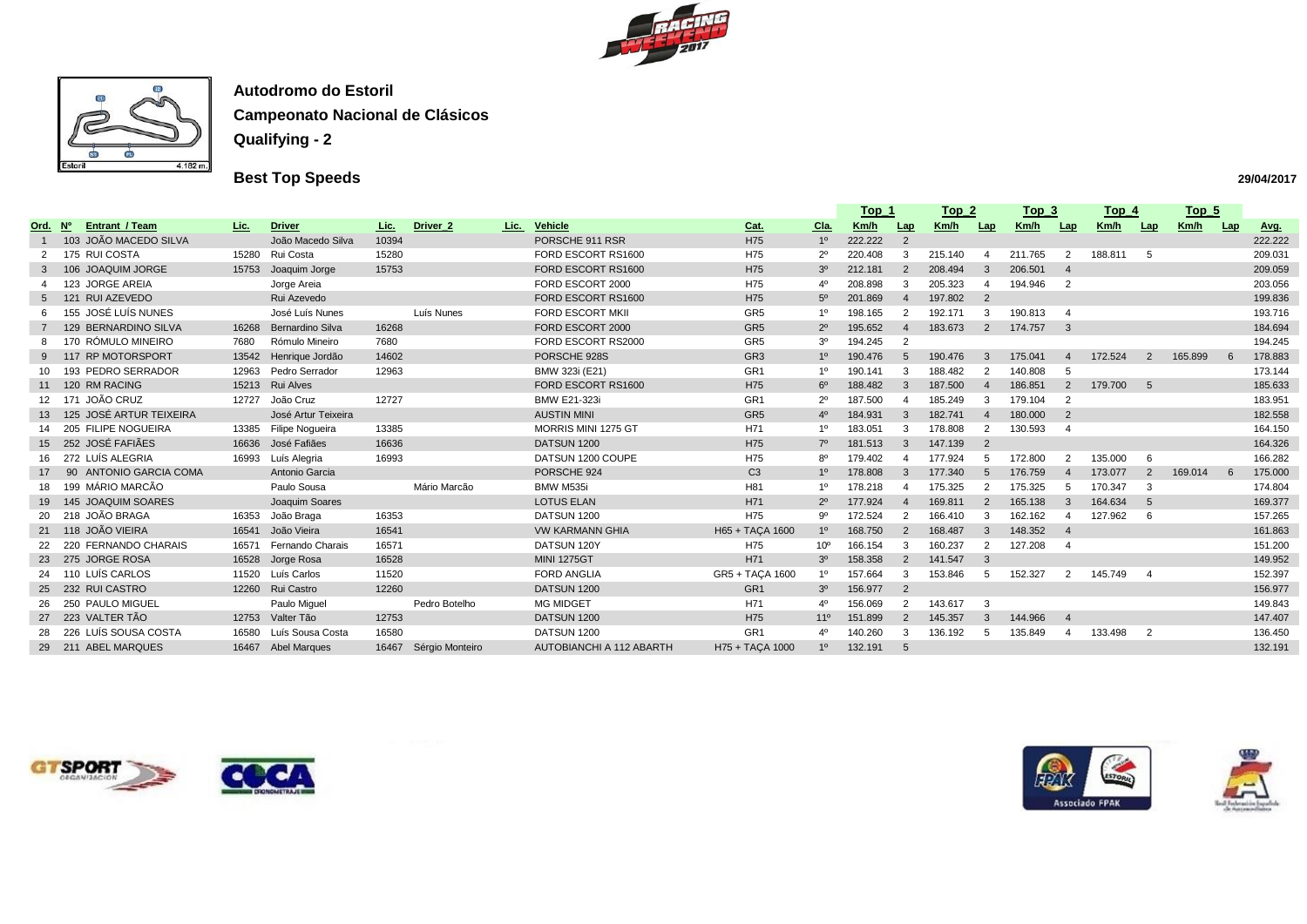



# **Fastest Lap Sequence**

| <b>Time of Day</b> | <b>Session Time</b> | <b>No</b><br><b>Entrant / Team</b> | <u>Lic.</u> | <b>Driver</b>       | Lic.  | Driver <sub>2</sub> | Lic. | <b>Vehicle</b>      | <u>Cat.</u>     | <b>Time</b> | Km/h    | Lap            |
|--------------------|---------------------|------------------------------------|-------------|---------------------|-------|---------------------|------|---------------------|-----------------|-------------|---------|----------------|
| 11:29'38.891       | 4'25.762            | JOÃO CRUZ<br>171                   | 12727       | João Cruz           | 12727 |                     |      | <b>BMW E21-323i</b> | GR1             | 2'10.859    | 115.049 | $\overline{2}$ |
| 11:29'39.642       | 4'26.593            | 125 JOSÉ ARTUR TEIXEIRA            |             | José Artur Teixeira |       |                     |      | <b>AUSTIN MINI</b>  | GR <sub>5</sub> | 2'07.660    | 117.932 | $\overline{2}$ |
| 11:29'49.244       | 4'36.223            | 175 RUI COSTA                      | 15280       | Rui Costa           | 15280 |                     |      | FORD ESCORT RS1600  | H75             | 1'56.127    | 129.644 | $\overline{2}$ |
| 11:29'58.110       | 4'45.064            | 106 JOAQUIM JORGE                  | 15753       | Joaquim Jorge       | 15753 |                     |      | FORD ESCORT RS1600  | H75             | 1'54.610    | 131.360 | 2              |
| 11:31'43.584       | 6'30.545            | 175 RUI COSTA                      | 15280       | Rui Costa           | 15280 |                     |      | FORD ESCORT RS1600  | H75             | 1'54.322    | 131.691 | 3              |





| Cat. | <b>Time</b> | Km/h    | Lap |
|------|-------------|---------|-----|
| GR1  | 2'10.859    | 115.049 | 2   |
| GR5  | 2'07.660    | 117.932 | 2   |
| H75  | 1'56.127    | 129.644 | 2   |
| H75  | 1'54.610    | 131.360 | 2   |
| H75  | 1'54.322    | 131.691 | з   |